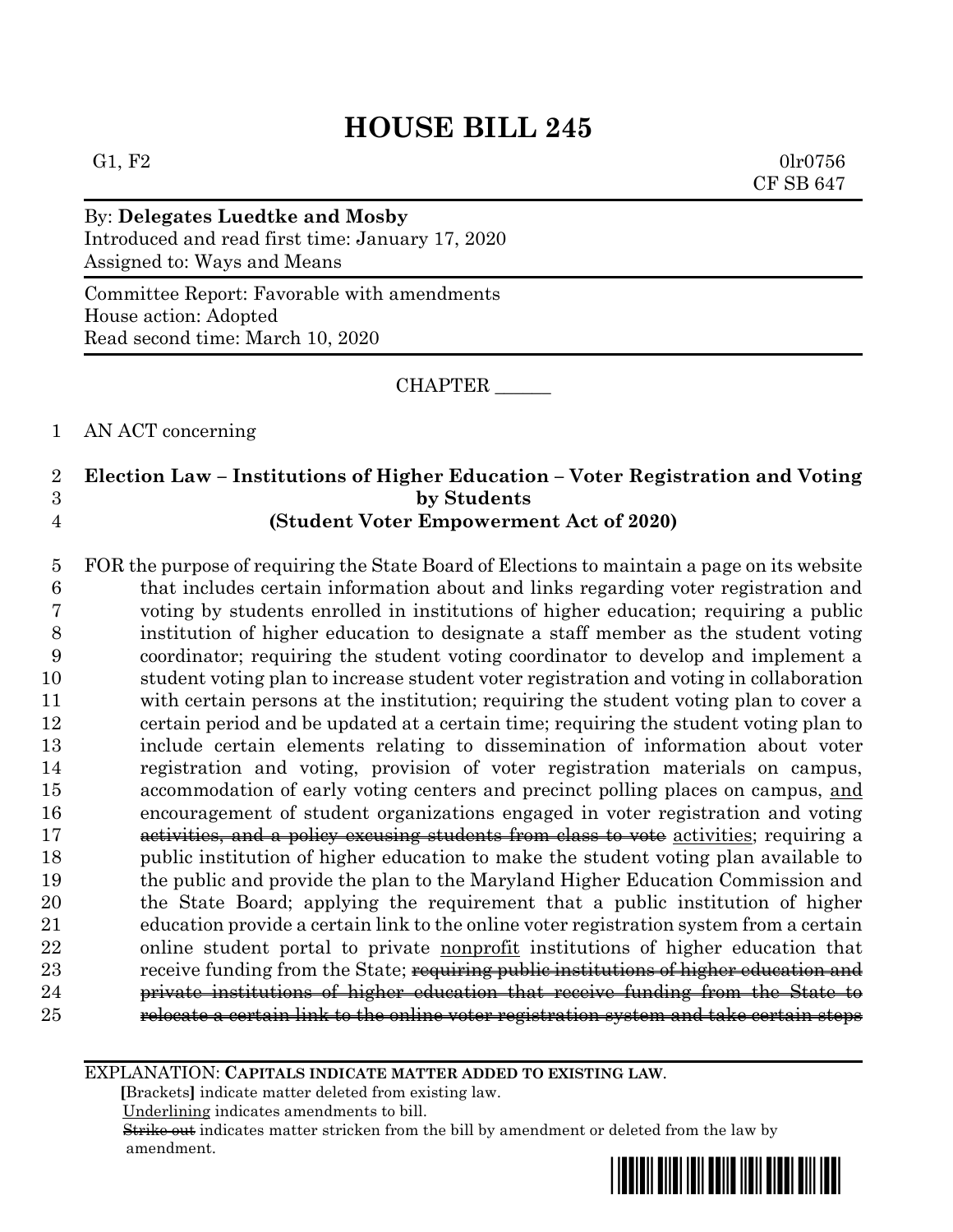1 if there are fewer than a certain number of clicks on the link in any calendar year; requiring public institutions of higher education that receive funding from the State to include certain information in a certain report if there were fewer than a certain number of clicks on a certain link to the online voter registration system in the 5 preceding calendar year; requiring certain private nonprofit institutions of higher education that receive funding from the State to submit a certain report to the Maryland Independent Colleges and Universities Association regarding voter registration on or before a certain date each year; requiring the Maryland Independent Colleges and Universities Association to submit a certain report summarizing information regarding voter registration at certain private nonprofit institutions of higher education to certain committees of the General Assembly on or before a certain date each year; requiring a local board of elections to establish a separate precinct on the primary campus of certain institutions of higher education 14 to specifically serve students, faculty, and staff who reside on or near the campus; prohibiting a local board from using a certain requirement as the sole basis for closing a certain polling place; requiring certain institutions of higher education to take certain actions to assist the local board with locating and operating a polling place on campus; providing that certain institutions of higher education are not subject to certain provisions of law; defining certain terms; making conforming changes; providing for a delayed effective date for certain provisions of this Act; and generally relating to voter registration and voting by students enrolled in institutions of higher education.

- BY repealing and reenacting, without amendments,
- Article Election Law
- 25 Section 1–101(a) and  $3-204(a)$
- Annotated Code of Maryland
- (2017 Replacement Volume and 2019 Supplement)
- BY adding to
- Article Election Law
- Section 1–101(bb–1), 3–103, 3–204(c), and 3–204.2(f)
- Annotated Code of Maryland
- (2017 Replacement Volume and 2019 Supplement)
- BY repealing and reenacting, with amendments,
- Article Election Law
- Section 1–101(bb–1), 2–303(a), and 3–204(b)
- Annotated Code of Maryland
- (2017 Replacement Volume and 2019 Supplement)
- BY repealing
- Article Election Law
- Section 3–204(c)
- Annotated Code of Maryland
- (2017 Replacement Volume and 2019 Supplement)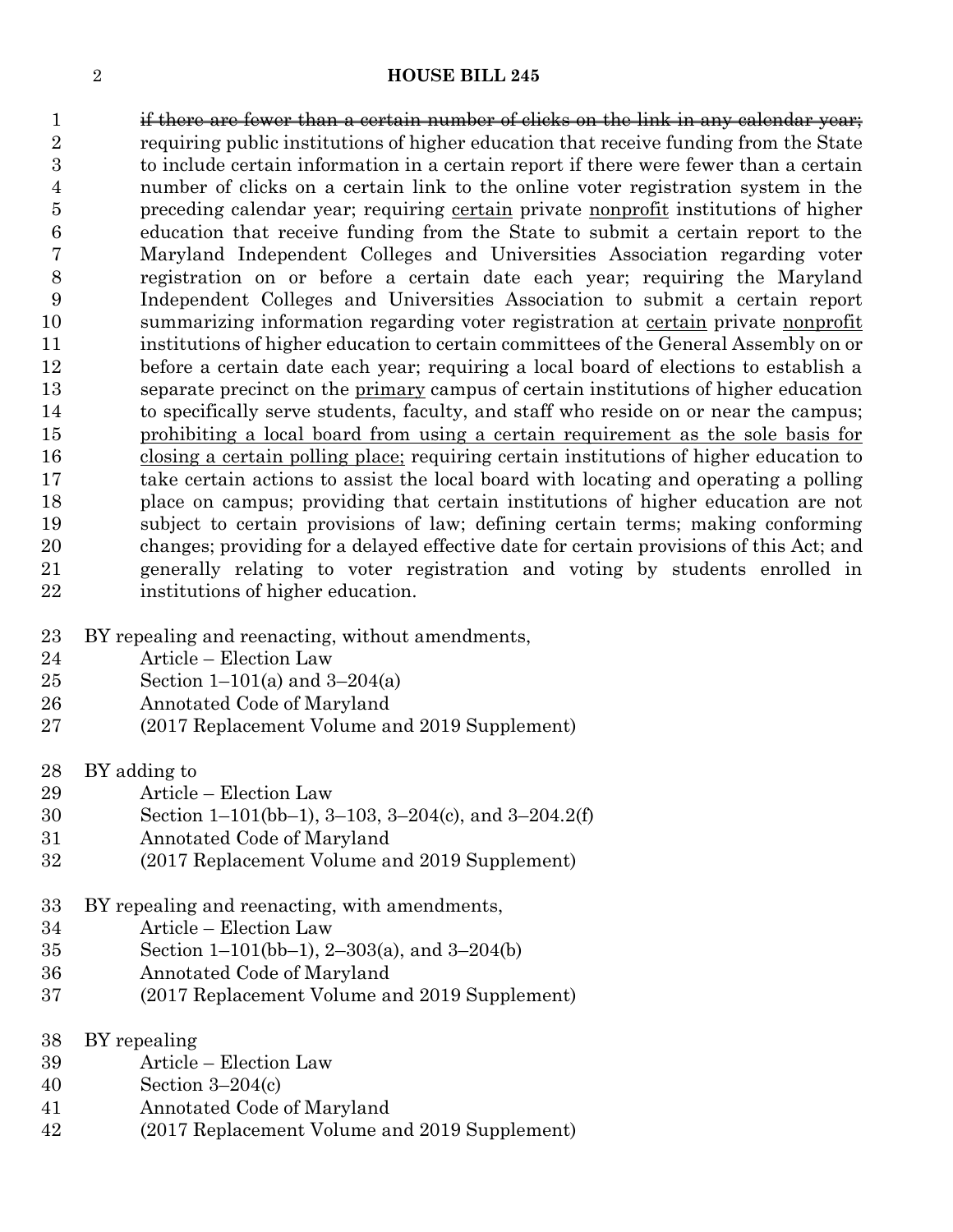### **HOUSE BILL 245** 3

 SECTION 1. BE IT ENACTED BY THE GENERAL ASSEMBLY OF MARYLAND, That the Laws of Maryland read as follows:

### **Article – Election Law**

1–101.

 (a) In this article the following words have the meanings indicated unless a different meaning is clearly intended from the context.

# **(BB–1) "INSTITUTION OF HIGHER EDUCATION" HAS THE MEANING STATED IN § 10–101 OF THE EDUCATION ARTICLE.**

 **[**(bb–1)**] (BB–2)** "Legislative party caucus committee" means a political committee that is established to promote the election of candidates of a single political party to one of the two Houses of the General Assembly.

**3–103.**

### **THE STATE BOARD SHALL MAINTAIN A PAGE ON ITS WEBSITE THAT:**

## **(1) EXPLAINS IN PLAIN, EASILY UNDERSTANDABLE LANGUAGE THE REQUIREMENTS FOR STUDENTS ENROLLED IN INSTITUTIONS OF HIGHER EDUCATION TO REGISTER TO VOTE IN THE STATE; AND**

 **(2) INCLUDES LINKS TO INFORMATION REGARDING VOTER REGISTRATION REQUIREMENTS AND VOTING BY ABSENTEE BALLOT IN OTHER STATES IN WHICH STUDENTS ENROLLED IN INSTITUTIONS OF HIGHER EDUCATION MAY RESIDE.**

3–204.

 (a) (1) The State Board shall designate public agencies and nongovernmental agencies as voter registration agencies where qualified individuals may apply to register to vote.

 (2) The State Board shall designate the following offices as voter registration agencies:

- 
- 27 (i) all offices in the State that provide public assistance;

 (ii) all offices in the State that provide State–funded programs primarily engaged in providing services to individuals with disabilities;

- 
- (iii) all public institutions of higher education in the State; and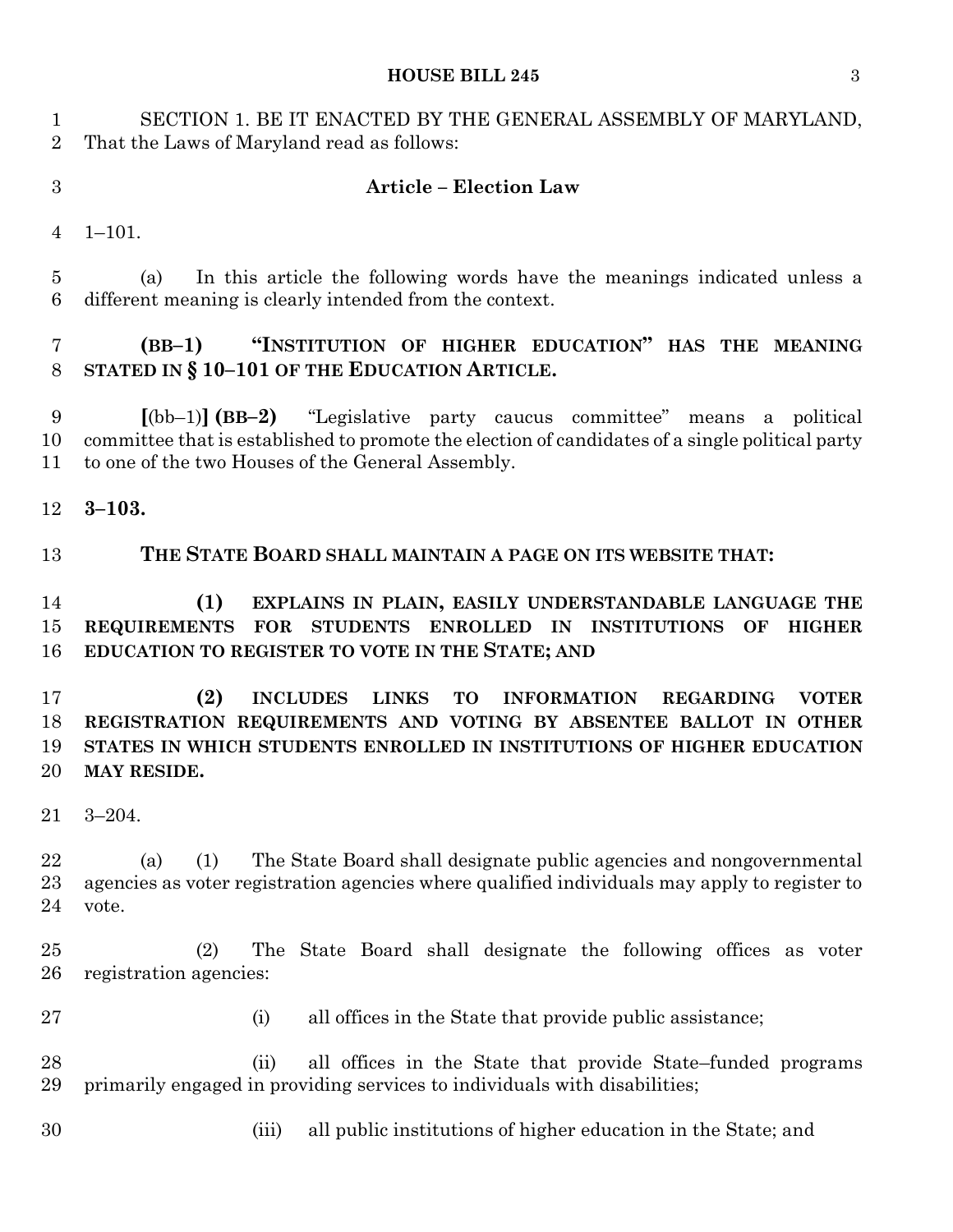Labor.

(iv) all one–stop career centers in the Maryland Department of

 (3) The State Board and the Secretary of Defense shall jointly develop and implement procedures for persons to apply to register to vote at recruitment offices of the armed forces of the United States, which shall be deemed voter registration agencies.

 (b) Except for a public institution of higher education in the State, which institution shall comply with the requirements of subsection (c) of this section **AND § 3–204.2(F) OF THIS SUBTITLE**, each voter registration agency, as provided in subsection 9 (a)(2) and (3) of this section, shall:

 (1) distribute a voter registration application approved by the State Board or the Federal Election Commission with each application for service or assistance it renders and with each recertification, renewal, or change of address form relating to such service or assistance;

(2) provide a document to prospective registrants that includes:

 (i) the question, "If you are not registered to vote where you live now, would you like to apply to register to vote here today?";

 (ii) if the agency provides public assistance, the statement, "Applying to register or declining to register to vote will not affect the amount of assistance that you will be provided by this agency.";

 (iii) boxes for the applicant to check to indicate whether the applicant would like to register or declines to register to vote together with the statement (in close proximity to the boxes and in prominent type), "If you do not check either box, you will be considered to have decided not to register to vote at this time.";

24 (iv) the statement, "If you would like help in filling out the voter registration application form, we will help you. The decision whether to seek or accept help is yours. You may fill out the application form in private.";

 (v) the statement, "If you believe that someone has interfered with your right to register or to decline to register to vote, your right to privacy in deciding whether to register or in applying to register to vote, or your right to choose your own political party or other political preference, you may file a complaint with the State Board of Elections."; and

32 (vi) the address and toll free telephone number of the State Board;

 (3) provide each applicant who does not decline to register to vote and who accepts assistance the same degree of assistance with regard to completion of the registration application as is provided by the office with regard to the completion of its own applications, unless the applicant refuses such assistance;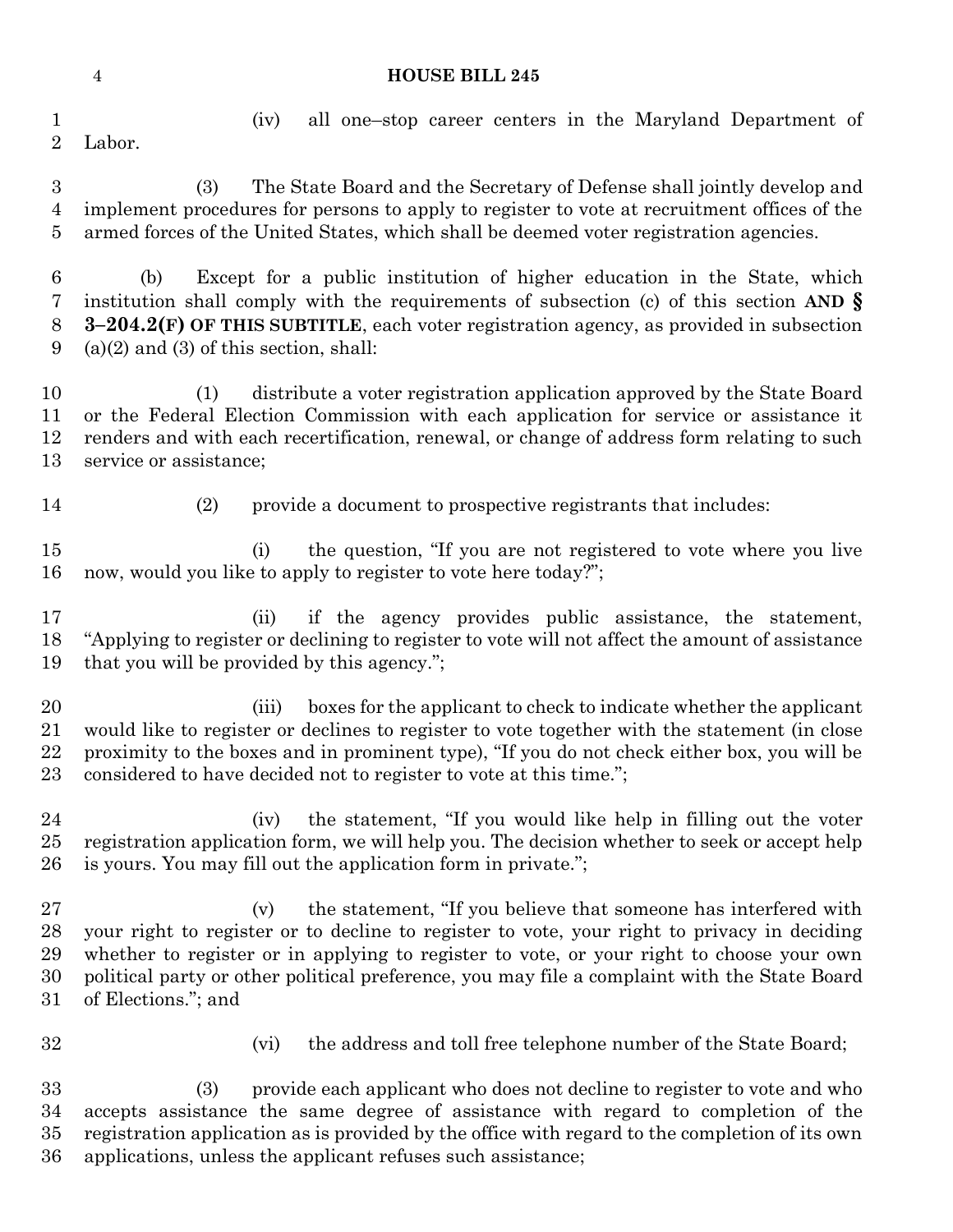### **HOUSE BILL 245** 5

 (4) ensure that each application for service or assistance from the agency and each recertification, renewal, or change of address form relating to the service or assistance may not be completed until the applicant has indicated whether the applicant wishes to register to vote and is informed that if the applicant does not select a political party affiliation, the individual will be designated as not affiliated with a political party and will be unable to vote in a party primary election; and

 (5) accept the completed voter registration application for transmittal to the appropriate election board.

 **[**(c) (1) (i) In this subsection the following words have the meanings indicated.

 (ii) "Commission" means the Maryland Higher Education Commission.

13 (iii) "Institution of higher education" has the meaning stated in § 10–101(h) of the Education Article.

 (2) (i) On or before July 1, 2017, a public institution of higher education shall provide a link to the online voter registration system on the home page of the online portal used by students to register for course work.

 (ii) The link to the online voter registration system shall be prominently placed on the home page in a location where it may be easily viewed by students registering for course work.

 (3) On or before January 1, 2019, and each year thereafter, a public institution of higher education shall submit a report to the Commission that describes:

 (i) the number of students who are residents of the State and registered for course work in the preceding calendar year at the public institution of higher education and the number of those students who clicked on the link required under paragraph (2) of this subsection; and

 (ii) any efforts the public institution of higher education plans to make to improve access to voter registration for students at the institution.

 (4) On or before January 15, 2019, and each year thereafter, the Commission shall compile and summarize the information reported by public institutions of higher education under paragraph (3) of this subsection, in a single report and submit the report to the Senate Education, Health, and Environmental Affairs Committee and the House Committee on Ways and Means, in accordance with § 2–1257 of the State Government Article.**]**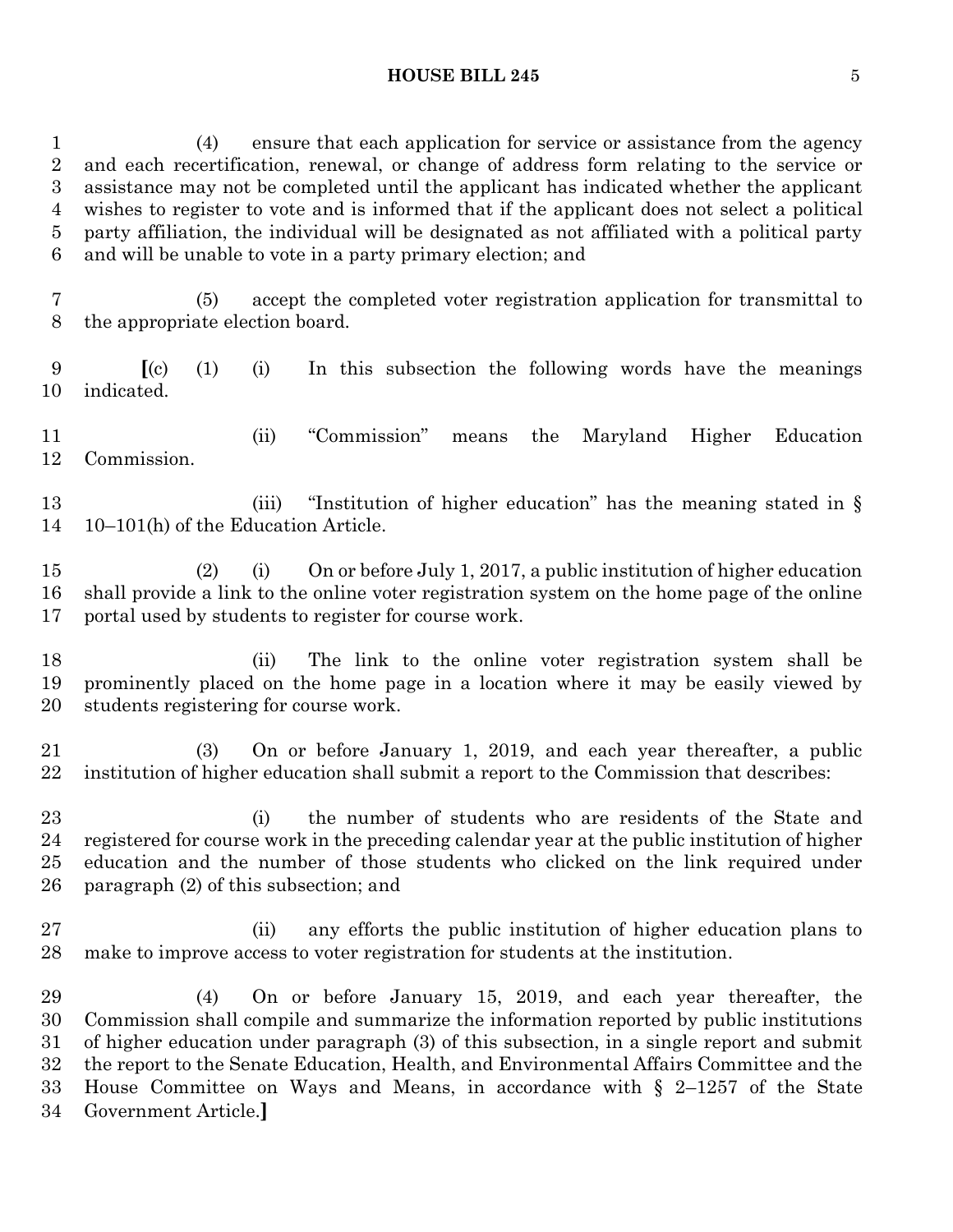**(C) (1) A PUBLIC INSTITUTION OF HIGHER EDUCATION SHALL DESIGNATE A STAFF MEMBER AS THE STUDENT VOTING COORDINATOR.**

 **(2) THE STUDENT VOTING COORDINATOR SHALL DEVELOP AND IMPLEMENT A STUDENT VOTING PLAN TO INCREASE STUDENT VOTER REGISTRATION AND VOTING IN COLLABORATION WITH FACULTY, STAFF, RECOGNIZED STUDENT ORGANIZATIONS, AND OTHER APPROPRIATE STAKEHOLDERS AT THE INSTITUTION.**

**(3) THE STUDENT VOTING PLAN SHALL:**

 **(I) COVER THE 2–YEAR PERIOD IMMEDIATELY PRECEDING EACH STATEWIDE GENERAL ELECTION; AND**

**(II) BE UPDATED AFTER EACH STATEWIDE GENERAL ELECTION.**

**(4) THE STUDENT VOTING PLAN SHALL INCLUDE:**

 **(I) WIDE DISSEMINATION OF INFORMATION ABOUT VOTER REGISTRATION AND VOTING OPPORTUNITIES TO ALL STUDENTS, INCLUDING:**

 **1. THE VOTER REGISTRATION PROCESS AND DEADLINES;**

 **2. THE PROCESS AND DEADLINES FOR REQUESTING AND RETURNING A BALLOT BY MAIL;**

 **3. LOCATIONS AND DATES FOR EARLY VOTING AND ELECTION DAY VOTING, INCLUDING TRANSPORTATION OPTIONS TO THE VOTING LOCATIONS;**

 **4. INFORMATION ABOUT VOTER REGISTRATION AT EARLY VOTING CENTERS UNDER § 3–305 OF THIS TITLE AND VOTER REGISTRATION AT PRECINCT POLLING PLACES ON ELECTION DAY UNDER § 3–306 OF THIS TITLE; AND**

 **5. A LINK FROM THE INSTITUTION'S ONLINE STUDENT PORTAL TO THE WEBPAGE CONCERNING STUDENT VOTER REGISTRATION AND VOTING THAT IS MAINTAINED BY THE STATE BOARD UNDER § 3–103 OF THIS TITLE OR A WEBPAGE ON THE STUDENT PORTAL THAT INCLUDES THE SAME INFORMATION AS THE WEBPAGE MAINTAINED BY THE STATE BOARD;**

 **(II) PROVISION OF VOTER REGISTRATION MATERIALS AT CENTRAL LOCATIONS AND HIGH–TRAFFIC AREAS ON CAMPUS;**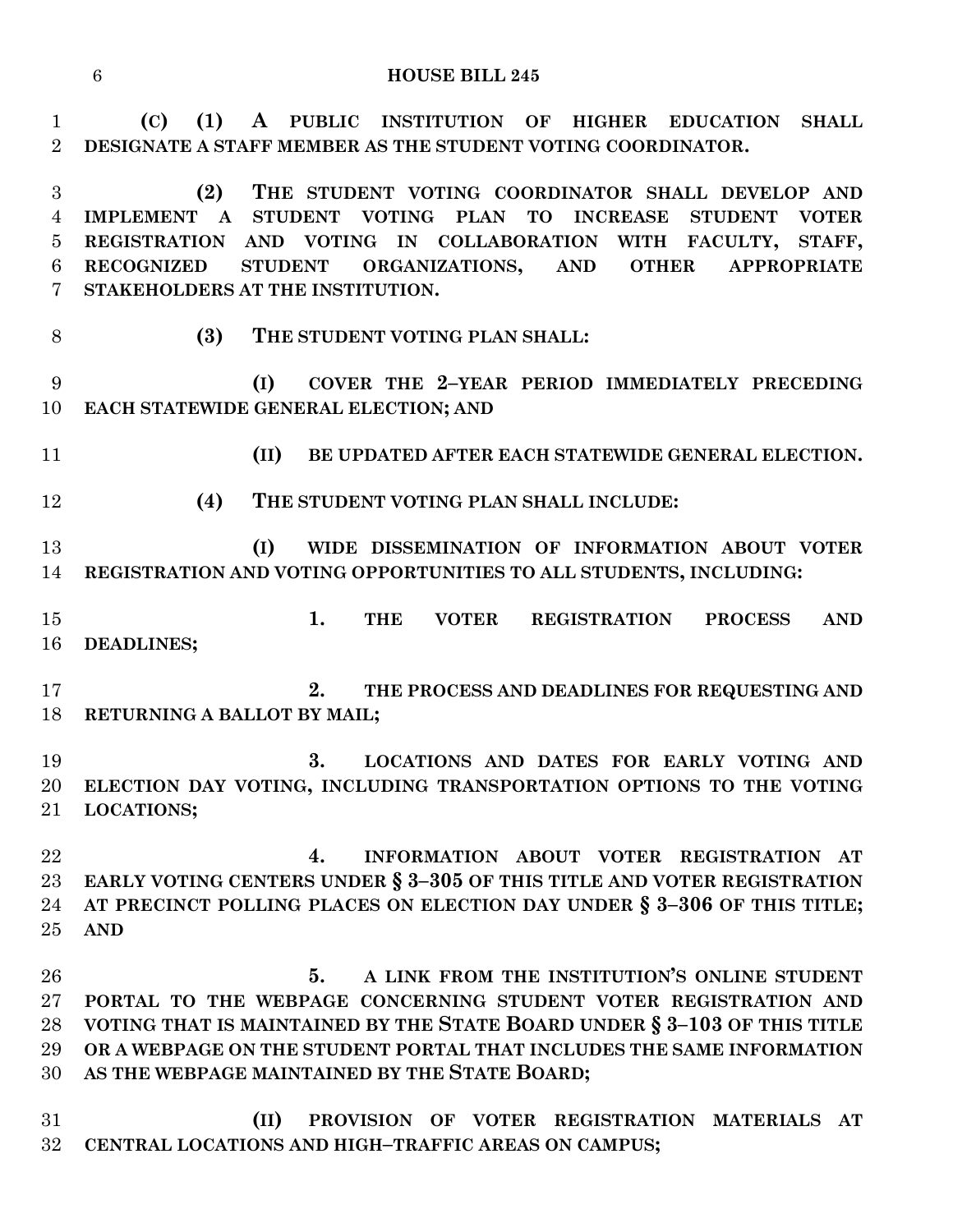**(III) REASONABLE ACCOMMODATION AND COLLABORATION WITH THE LOCAL BOARD REGARDING THE PLACEMENT OF AN EARLY VOTING CENTER OR PRECINCT POLLING PLACE ON CAMPUS IF REQUESTED BY THE LOCAL BOARD OR REQUIRED UNDER § 2–303(A)(2) OF THIS ARTICLE;**

 **(IV) ENCOURAGEMENT AND SUPPORT OF RECOGNIZED STUDENT ORGANIZATIONS ENGAGED IN ACTIVITIES TO INCREASE VOTER REGISTRATION AND VOTING BY STUDENTS; AND**

 **(V) A POLICY ALLOWING STUDENTS TO BE EXCUSED FROM CLASS TO VOTE; AND** 

 **(VI) ANY OTHER ACTIVITIES TO PROMOTE STUDENT PARTICIPATION IN CIVIC AFFAIRS AND THE ELECTION PROCESS THAT THE INSTITUTION DETERMINES ARE APPROPRIATE.**

**(5) A PUBLIC INSTITUTION OF HIGHER EDUCATION SHALL:**

 **(I) MAKE THE INSTITUTION'S STUDENT VOTING PLAN AVAILABLE TO THE PUBLIC ON THE INSTITUTION'S WEBSITE; AND** 

 **(II) PROVIDE THE INSTITUTION'S STUDENT VOTING PLAN TO THE MARYLAND HIGHER EDUCATION COMMISSION AND THE STATE BOARD.**

3–204.2.

 **(F) (1) (I) IN THIS SUBSECTION THE FOLLOWING WORDS HAVE THE MEANINGS INDICATED.**

 **(II) "ASSOCIATION" MEANS THE MARYLAND INDEPENDENT COLLEGES AND UNIVERSITIES ASSOCIATION.**

 **(III) "COMMISSION" MEANS THE MARYLAND HIGHER EDUCATION COMMISSION.**

 **(2) (I) EACH PUBLIC INSTITUTION OF HIGHER EDUCATION AND EACH PRIVATE NONPROFIT INSTITUTION OF HIGHER EDUCATION THAT RECEIVES OPERATING OR CAPITAL FUNDING FROM THE STATE SHALL PROVIDE A LINK TO THE ONLINE VOTER REGISTRATION SYSTEM ON THE HOME PAGE OF THE ONLINE PORTAL USED BY STUDENTS TO REGISTER FOR COURSE WORK.**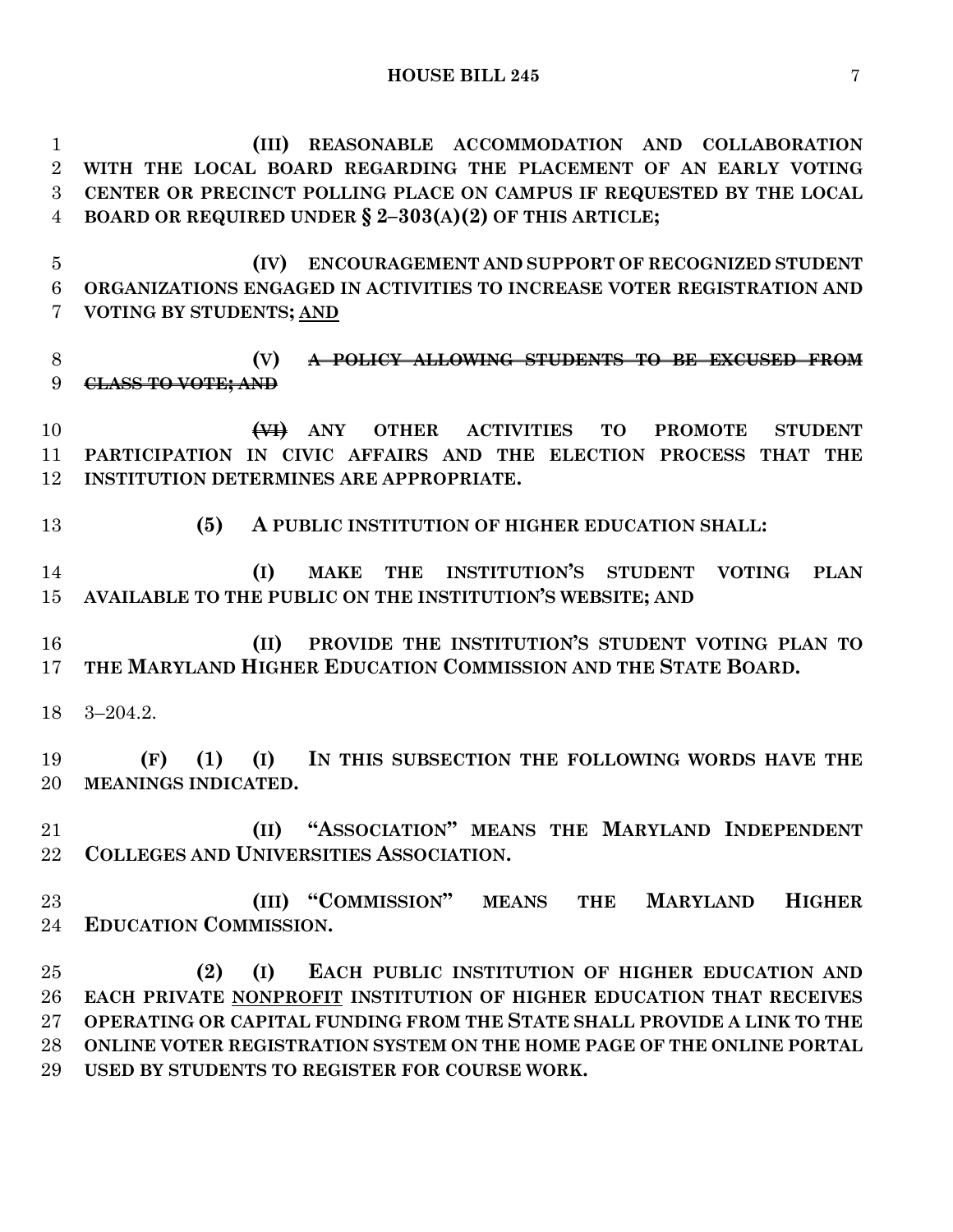**(II) THE LINK TO THE ONLINE VOTER REGISTRATION SYSTEM SHALL BE PROMINENTLY PLACED ON THE HOME PAGE IN A LOCATION WHERE IT MAY BE EASILY VIEWED BY STUDENTS REGISTERING FOR COURSE WORK. (III) IF THERE ARE FEWER THAN 15 CLICKS ON THE LINK IN ANY CALENDAR YEAR, THE INSTITUTION OF HIGHER EDUCATION SHALL RELOCATE THE** 

 **LINK TO A DIFFERENT, MORE CONSPICUOUS LOCATION FOR THE IMMEDIATELY FOLLOWING CALENDAR YEAR AND TAKE ANY OTHER APPROPRIATE STEPS TO ENCOURAGE STUDENTS TO USE THE LINK.**

 **(3) (I) ON OR BEFORE JANUARY 1 EACH YEAR, EACH PUBLIC INSTITUTION OF HIGHER EDUCATION SHALL SUBMIT A REPORT TO THE COMMISSION THAT INCLUDES:**

 **1. THE NUMBER OF STUDENTS WHO ARE RESIDENTS OF THE STATE AND REGISTERED FOR COURSE WORK IN THE IMMEDIATELY PRECEDING CALENDAR YEAR AT THE PUBLIC INSTITUTION OF HIGHER EDUCATION AND THE NUMBER OF THOSE STUDENTS INDIVIDUALS WHO CLICKED ON THE LINK REQUIRED UNDER PARAGRAPH (2) OF THIS SUBSECTION IN THE IMMEDIATELY PRECEDING CALENDAR YEAR;**

 **2. IF THERE WERE FEWER THAN 15 CLICKS ON THE LINK REQUIRED UNDER PARAGRAPH (2) OF THIS SUBSECTION IN THE IMMEDIATELY PRECEDING CALENDAR YEAR:**

 **A. A SCREEN SHOT SHOWING THE LOCATION OF THE LINK IN THE IMMEDIATELY PRECEDING CALENDAR YEAR;**

 **B. A SCREEN SHOT SHOWING THE LINK IN A DIFFERENT, MORE CONSPICUOUS LOCATION FOR THE CURRENT CALENDAR YEAR; AND** 

 **C. A DESCRIPTION OF ANY OTHER APPROPRIATE STEPS THE INSTITUTION IS TAKING TO ENCOURAGE STUDENTS TO USE THE LINK; AND**

 **3. ANY EFFORTS THE PUBLIC INSTITUTION OF HIGHER EDUCATION PLANS TO MAKE TO IMPROVE ACCESS TO VOTER REGISTRATION FOR STUDENTS AT THE INSTITUTION.**

 **(II) ON OR BEFORE JANUARY 15 EACH YEAR, THE COMMISSION SHALL COMPILE AND SUMMARIZE THE INFORMATION REPORTED BY PUBLIC INSTITUTIONS OF HIGHER EDUCATION UNDER SUBPARAGRAPH (I) OF THIS PARAGRAPH IN A SINGLE REPORT AND SUBMIT THE REPORT TO THE SENATE EDUCATION, HEALTH, AND ENVIRONMENTAL AFFAIRS COMMITTEE AND THE**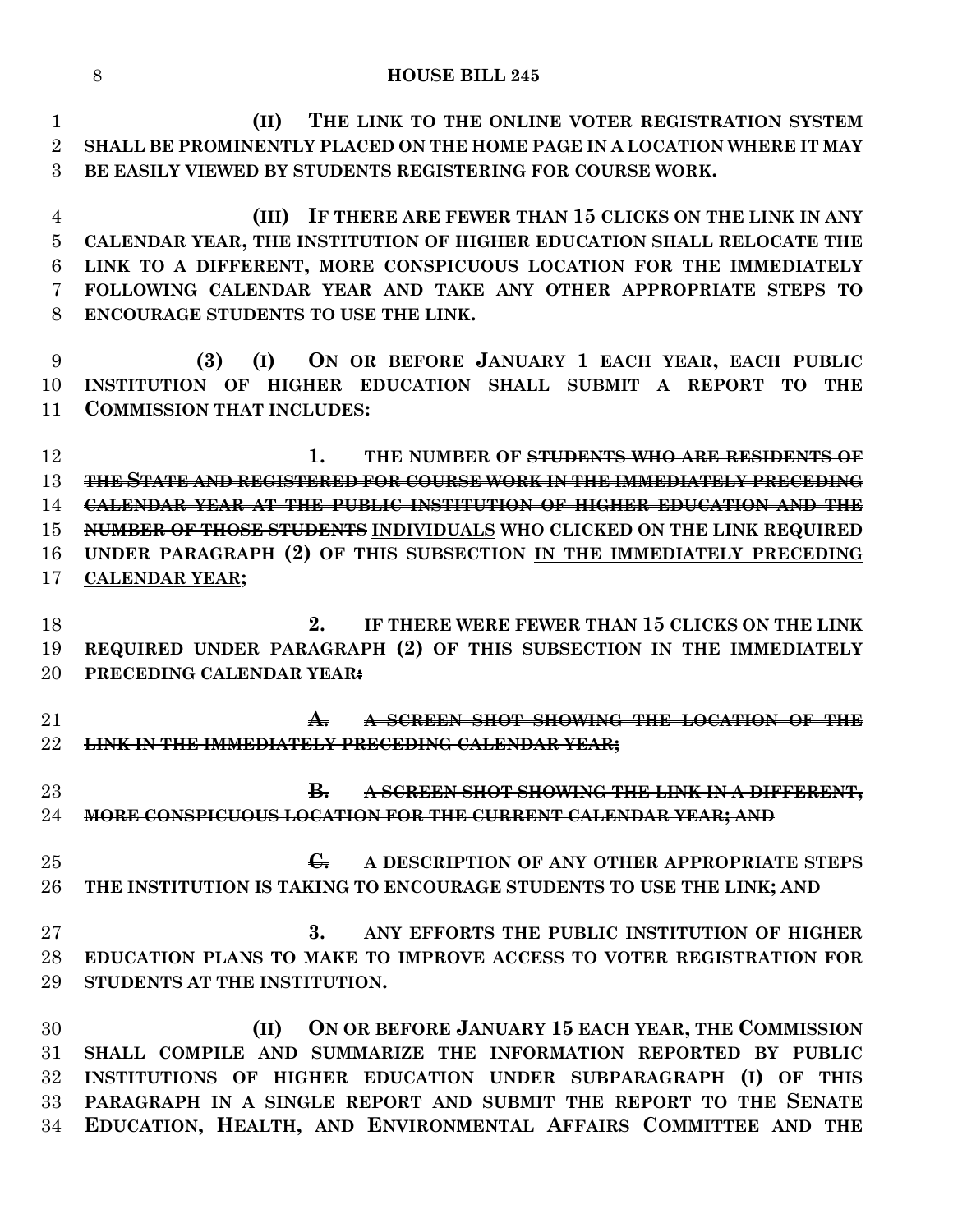**HOUSE COMMITTEE ON WAYS AND MEANS IN ACCORDANCE WITH § 2–1257 OF THE STATE GOVERNMENT ARTICLE.**

 **(4) (I) ON OR BEFORE JANUARY 1 EACH YEAR, EACH PRIVATE NONPROFIT INSTITUTION OF HIGHER EDUCATION THAT RECEIVES OPERATING OR CAPITAL FUNDING FROM THE STATE AND IS A MEMBER OF THE ASSOCIATION SHALL SUBMIT A REPORT TO THE ASSOCIATION THAT INCLUDES:**

 **1. THE NUMBER OF STUDENTS WHO ARE RESIDENTS OF THE STATE AND REGISTERED FOR COURSE WORK IN THE IMMEDIATELY PRECEDING CALENDAR YEAR AT THE PRIVATE INSTITUTION OF HIGHER EDUCATION AND THE NUMBER OF THOSE STUDENTS INDIVIDUALS WHO CLICKED ON THE LINK REQUIRED UNDER PARAGRAPH (2) OF THIS SUBSECTION IN THE IMMEDIATELY PRECEDING CALENDAR YEAR;**

 **2. IF THERE WERE FEWER THAN 15 CLICKS ON THE LINK REQUIRED UNDER PARAGRAPH (2) OF THIS SUBSECTION IN THE IMMEDIATELY PRECEDING CALENDAR YEAR:**

 **A. A SCREEN SHOT SHOWING THE LOCATION OF THE LINK IN THE IMMEDIATELY PRECEDING CALENDAR YEAR;**

 **B. A SCREEN SHOT SHOWING THE LINK IN A DIFFERENT, MORE CONSPICUOUS LOCATION FOR THE CURRENT CALENDAR YEAR; AND** 

**C.** A DESCRIPTION OF ANY OTHER APPROPRIATE STEPS **THE INSTITUTION IS TAKING TO ENCOURAGE STUDENTS TO USE THE LINK; AND**

 **3. ANY EFFORTS THE PRIVATE NONPROFIT INSTITUTION OF HIGHER EDUCATION PLANS TO MAKE TO IMPROVE ACCESS TO VOTER REGISTRATION FOR STUDENTS AT THE INSTITUTION.**

 **(II) ON OR BEFORE JANUARY 15 EACH YEAR, THE ASSOCIATION SHALL COMPILE AND SUMMARIZE THE INFORMATION REPORTED BY PRIVATE INSTITUTIONS OF HIGHER EDUCATION ITS MEMBERS UNDER SUBPARAGRAPH (I) OF THIS PARAGRAPH IN A SINGLE REPORT AND SUBMIT THE REPORT TO THE SENATE EDUCATION, HEALTH, AND ENVIRONMENTAL AFFAIRS COMMITTEE AND THE HOUSE COMMITTEE ON WAYS AND MEANS IN ACCORDANCE WITH § 2–1257 OF THE STATE GOVERNMENT ARTICLE.**

 SECTION 2. AND BE IT FURTHER ENACTED, That the Laws of Maryland read as follows: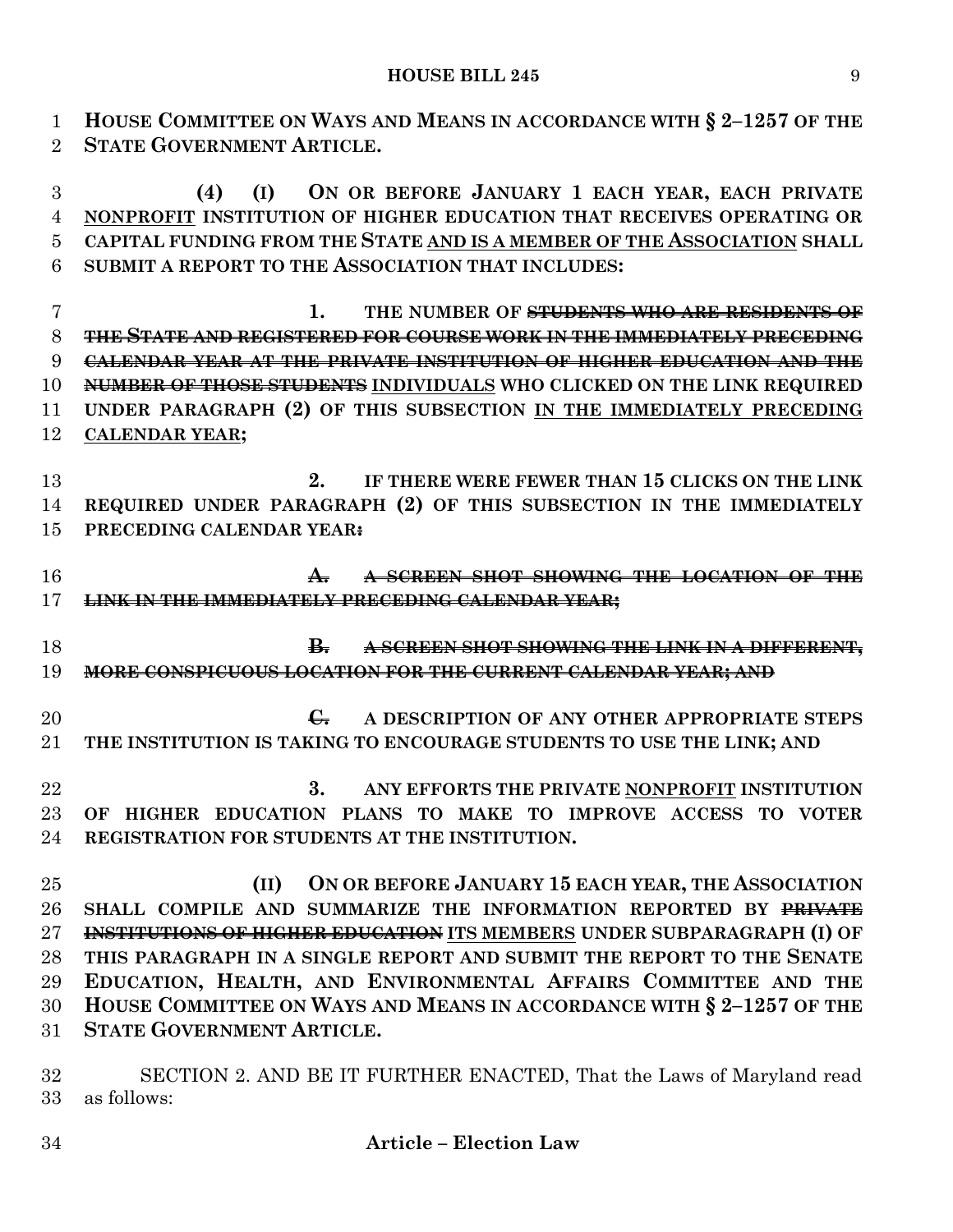2–303.

 (a) (1) Subject to **[**paragraph**] PARAGRAPHS** (2) **AND (3)** of this subsection, as it deems it expedient for the convenience of voters, a local board may:

(i) create and alter the boundaries for precincts in the county;

 (ii) designate the location for polling places in any election district, ward, or precinct in the county; and

- 
- (iii) combine or abolish precincts.

# (2) (i) **THIS PARAGRAPH DOES NOT APPLY TO A PUBLIC OR PRIVATE NONPROFIT INSTITUTION OF HIGHER EDUCATION THAT IS SUBJECT TO PARAGRAPH (3) OF THIS SUBSECTION.**

 **(II)** Except as provided under subparagraph **[**(iii)**] (IV)** of this paragraph, a local board shall establish a separate precinct on campus or within one–half mile of the campus to specifically serve a public or private institution of higher education if the local board determines that at least 500 students, faculty, and staff who attend or work at the institution are registered voters in the precinct in which the institution is located.

 **[**(ii)**] (III)** If, in accordance with subparagraph **[**(i)**] (II)** of this paragraph, a polling place is established at an institution of higher education that receives State funds, that institution shall:

20 1. provide without charge to the local board a facility for use as a polling place that meets all applicable requirements under this article and as established by the State Board; and

23 23 2. provide assistance to the local board in recruiting election judges to staff the polling place.

 **[**(iii)**] (IV)** A local board may not be required to establish a separate precinct as provided under subparagraph **[**(i)**] (II)** of this paragraph if there is an established precinct within one–half mile of the public or private institution of higher education's campus that serves the voters who attend or work at the public or private institution of higher education.

 **(3) (I) THIS PARAGRAPH APPLIES ONLY TO COPPIN STATE UNIVERSITY AND A PUBLIC OR PRIVATE NONPROFIT INSTITUTION OF HIGHER EDUCATION THAT:**

- 
- **1. AWARDS BACCALAUREATE DEGREES;**